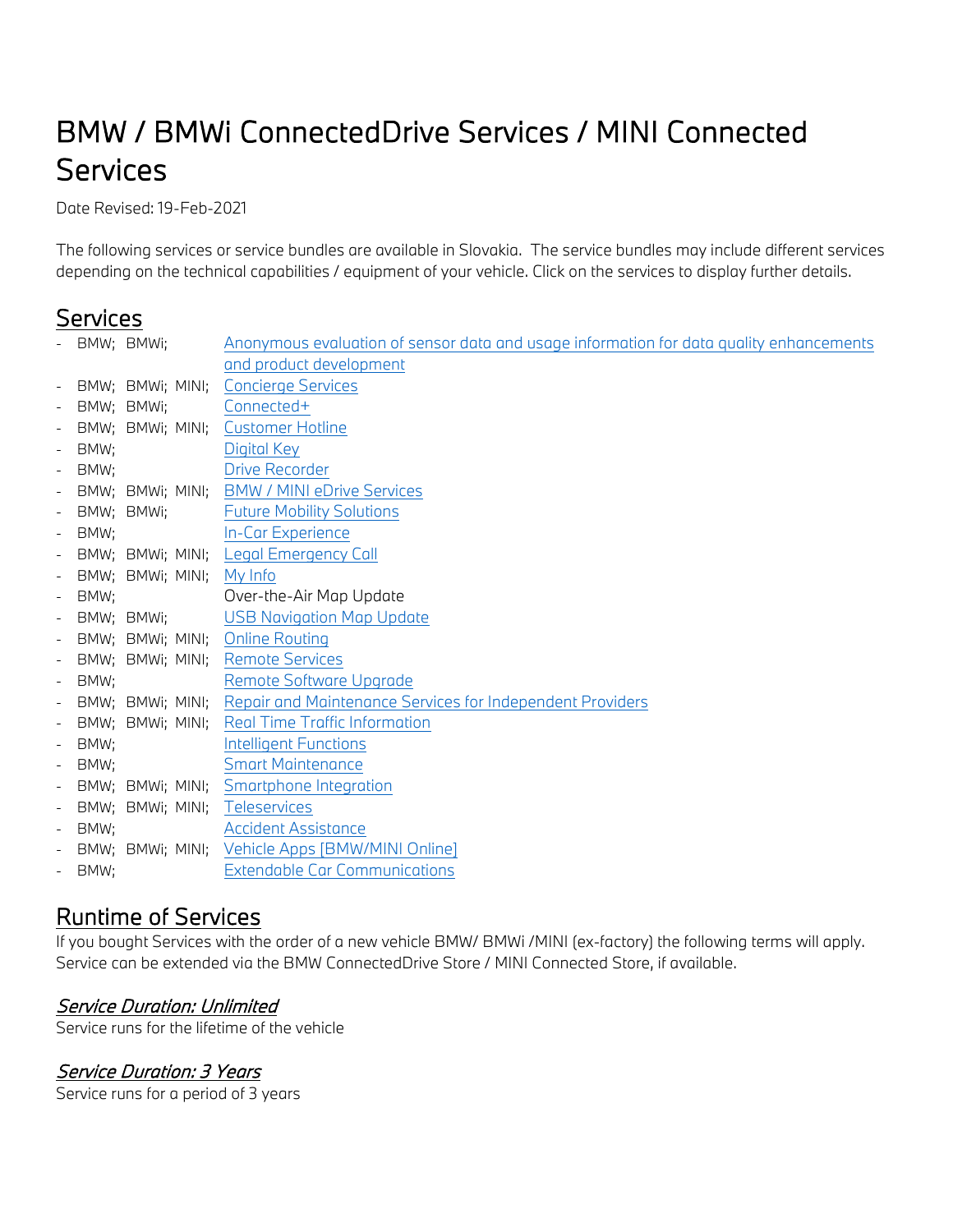### Service Duration: 1 Year

Service runs for a period of 1 year

### Service Duration: 3 Months

Service runs for 3 months and can be extended

#### Teleservices (6AE)

- BMW; BMWi; MINI; Teleservices [Unlimited]
- BMW; BMWi; Anonymous evaluation of sensor data and usage information for data quality enhancements and product development [Unlimited]
- BMW; Smart Maintenance [Unlimited]
- BMW; Accident Assistance [Unlimited]

Smartphone Integration (6CP) BMW; BMWi; MINI; [Unlimited]

BMW Drive Recorder (6DR): BMW; [Unlimited]

The service can be bought with the initial vehicle order.

Legal Notice for BMW Drive Recorder (6DR)

The legality of the recording and utilization of video recordings depends on the legal regulations of the respective country.

The owner/user of the vehicle is responsible for the usage and observance of the respective regulations. Please inform yourself before usage.

#### ConnectedDrive Services (6AK)

- BMW; BMWi; MINI; Customer Hotline [Unlimited]
- BMW; BMWi; MINI; My Info [Unlimited]
- BMW; BMWi; MINI; Vehicle Apps [BMW/MINI Online] [3 Years]

BMW / MINI eDrive Services (6AG) BMW; BMWi; MINI; [3 Years]

Legal Emergency Call (6AF) BMW; BMWi; MINI; [Unlimited]

[Over-the-Air Map Update](https://btclegaldocumentcheckeu.bmwgroup.com/api/legaldocumentcheck/viewlatestdocument/cd_MapUpdate/BMW/ios/row?locale=EN-DE) BMW; [3 Years] USB Navigation Map Update (606) BMW; BMWi; [3 Years]

#### Real Time Traffic Information (6AM)

- BMW; BMWi; MINI; Online Routing [3 Years]
- BMW; BMWi; MINI; Real Time Traffic Information [3 Years]

Concierge Services (6AN) BMW; BMWi; MINI; [3 Years]

Remote Services (6AP) BMW; BMWi; MINI; [Unlimited]

Digital Key (322)

- BMW; Digital Key [Unlimited]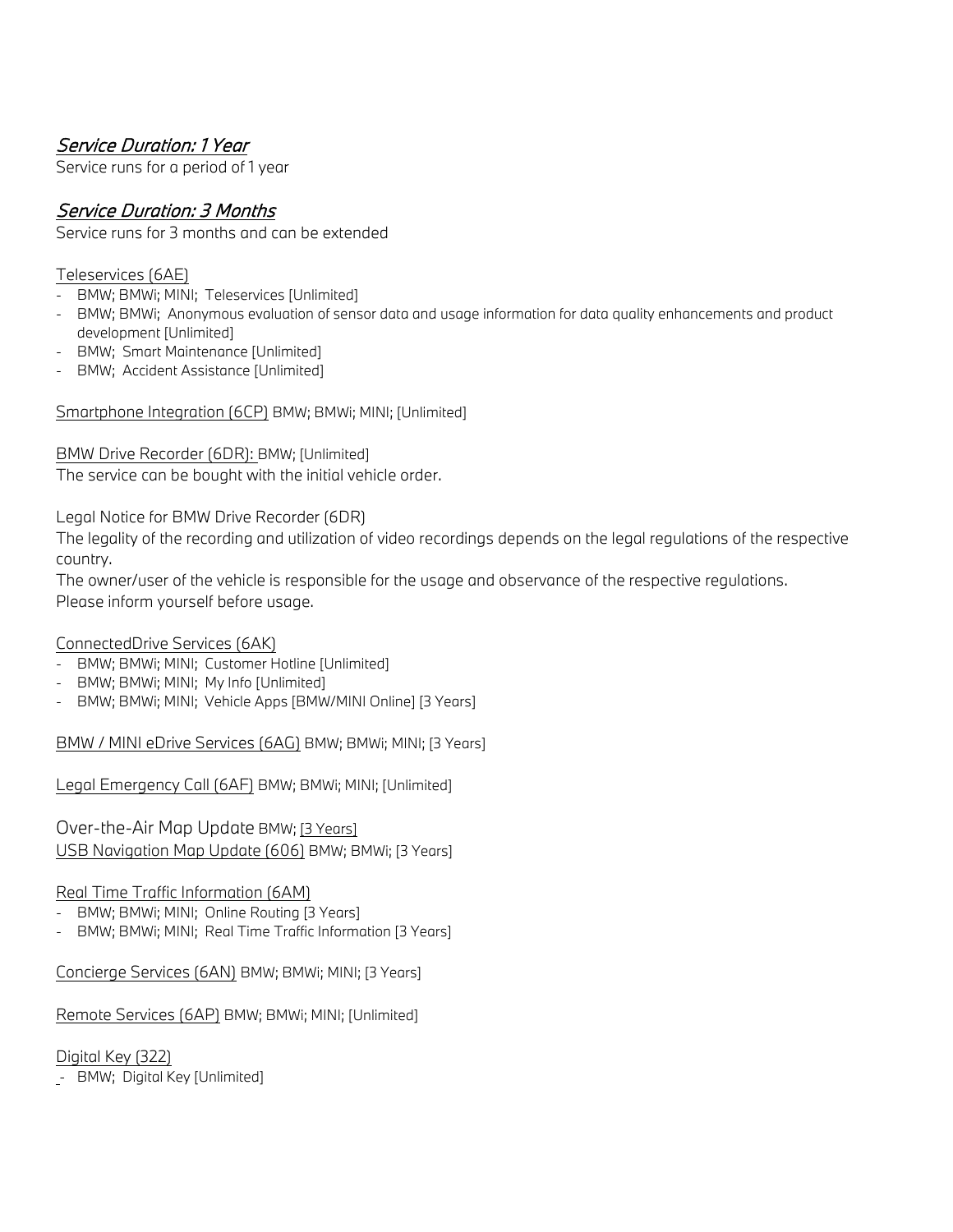#### Live Cockpit (6U1)

- BMW; Anonymous evaluation of sensor data and usage information for data quality enhancements and product development [Unlimited]
- BMW; Connected+ [3 Years]
- BMW; Legal Emergency Call [Unlimited]
- BMW; My Info [Unlimited]
- BMW; Remote Software Upgrade [Unlimited]
- BMW; Smart Maintenance [Unlimited]
- BMW; Teleservices [Unlimited]
- BMW; Accident Assistance [Unlimited]
- BMW; Vehicle Apps [BMW/MINI Online] [3 Years]

#### Live Cockpit Plus (6U2)

- BMW; Anonymous evaluation of sensor data and usage information for data quality enhancements and product development [Unlimited]
- BMW; Connected+ [3 Years]
- BMW; Legal Emergency Call [Unlimited]
- BMW; My Info [Unlimited]
- BMW; [Over-the-Air Map](https://btclegaldocumentcheckeu.bmwgroup.com/api/legaldocumentcheck/viewlatestdocument/cd_MapUpdate/BMW/ios/row?locale=EN-DE) Update [3 Years]
- BMW; USB Navigation Map Update [3 Years]
- BMW; Remote Software Upgrade [Unlimited]
- BMW; Smart Maintenance [Unlimited]
- BMW; Teleservices [Unlimited]
- BMW; Accident Assistance [Unlimited]
- BMW; Vehicle Apps [BMW/MINI Online] [3 Years]

#### Live Cockpit Professional (6U3)

- BMW; Anonymous evaluation of sensor data and usage information for data quality enhancements and product development [Unlimited]
- BMW; Connected+ [3 Years]
- BMW; Drive Recorder [Unlimited]
- BMW; Legal Emergency Call [Unlimited]
- BMW; My Info [Unlimited]
- BMW; [Over-the-Air Map Update](https://btclegaldocumentcheckeu.bmwgroup.com/api/legaldocumentcheck/viewlatestdocument/cd_MapUpdate/BMW/ios/row?locale=EN-DE) [3 Years]
- BMW; USB Navigation Map Update [3 Years]
- BMW; Remote Software Upgrade [Unlimited]
- BMW; Smart Maintenance [Unlimited]
- BMW; Teleservices [Unlimited]
- BMW; Accident Assistance [Unlimited]
- BMW; Vehicle Apps [BMW/MINI Online] [3 Years]

#### Connected Package (6C1)

- BMW; Concierge Services [3 Years]
- BMW; Remote Services [3 Years]

#### Connected Package Plus (6C2)

- BMW; Concierge Services [3 Years]
- BMW; Online Routing [3 Years]
- BMW; Remote Services [3 Years]
- BMW; Real Time Traffic Information [3 Years]
- BMW; Smartphone Integration [Unlimited]